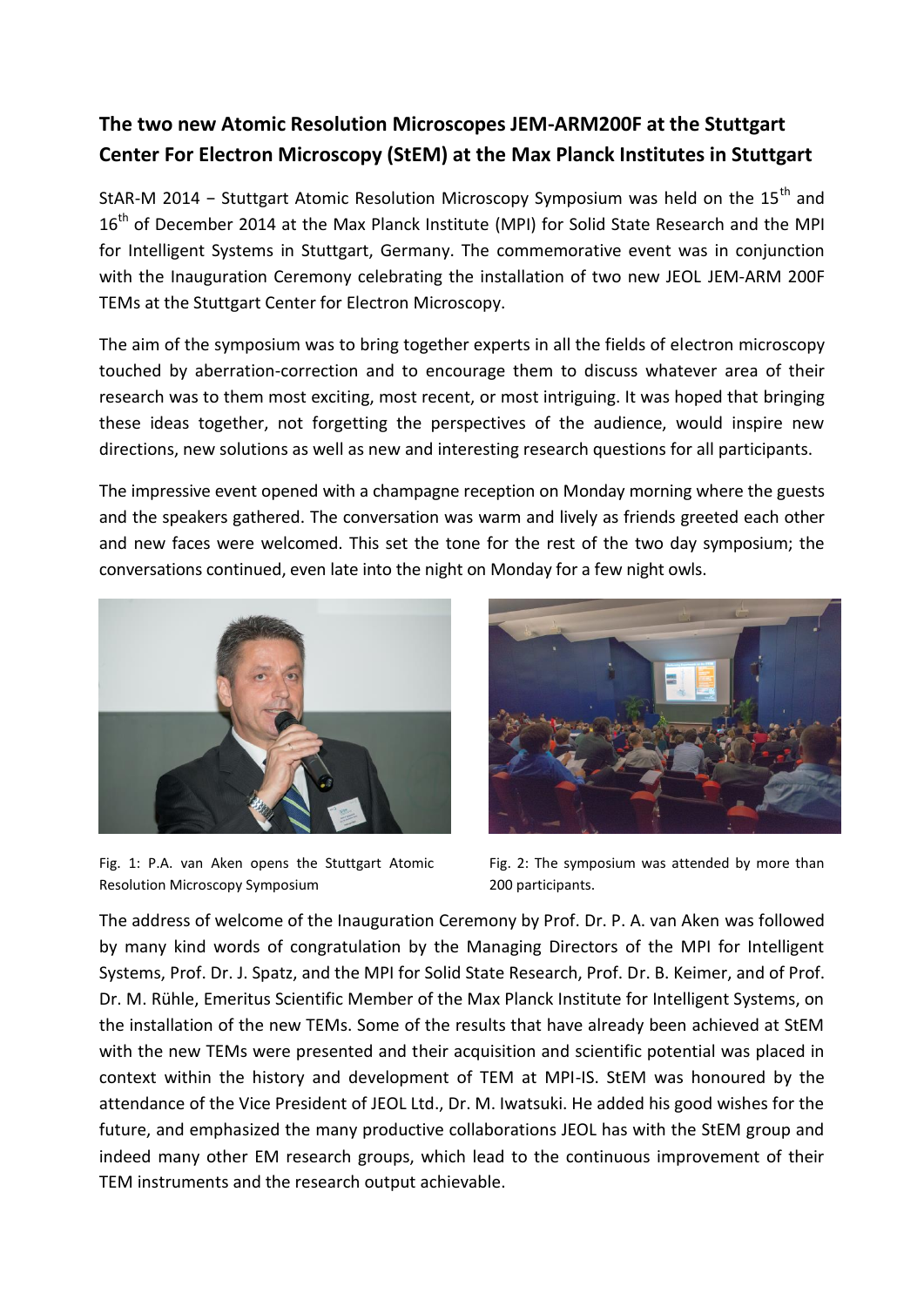The scientific sessions began with two lectures on instrument development, focusing on recent efforts and results in aberration correction at JEOL and at CEOS. Then dynamic TEM and the remarkable experiments that can be performed in-situ, including live viewing of electro-chemical reactions, were presented. During the lunch break the first tours of the new TEM labs at StEM were held. Many guests took advantage of the opportunity to see the new instruments in action, and StEM researchers were eager to show off their new toys. The scientific sessions on Monday afternoon focused on low-dimensional materials, with four talks, followed by talks on quantitative STEM and multiple-scattering-assisted EM.



Fig. 3: The participants were inspired by excellent invited speakers.



Fig. 4: Fascinated guests during a demonstration of the new TEMs.

On Monday night the conference dinner was held; it was a gala dinner put on by JEOL to really celebrate the occasion. Excellent food, kind service, and a live band made the evening relaxing and entertaining. Many guests stayed late into the night, to dance in front of the stage surrounded by the music or to talk in the dining room with the tunes providing a quieter background soundtrack.

The scientific sessions continued for a full day on Tuesday. In the morning there were discussions of plasmons and cathodoluminesence. Quantitative atomically resolved EDS was explored, before two talks on electron vortices and magnetic chiral dichroism. After lunch several innovative techniques for producing and exploring fields in the TEM were explained. Leading edge experimental techniques for producing specific fields around a specimen in the TEM and highly developed software analysis routines for visualizing fields, capable of running at the speed of in-situ experiments, were described and their impressive results shown.

In the final session the audience was treated to two talks on the variety and value of the information given by atomically resolved (S)TEM imaging and analysis on specific materials. The necessity of this type of data to the development of functional oxide materials was explained, with additional discussion of ways the data could be further improved by specific instrument developments. And the closing topic was the contribution of new atomically resolved imaging capabilities to the old problem of making stronger, harder steel.